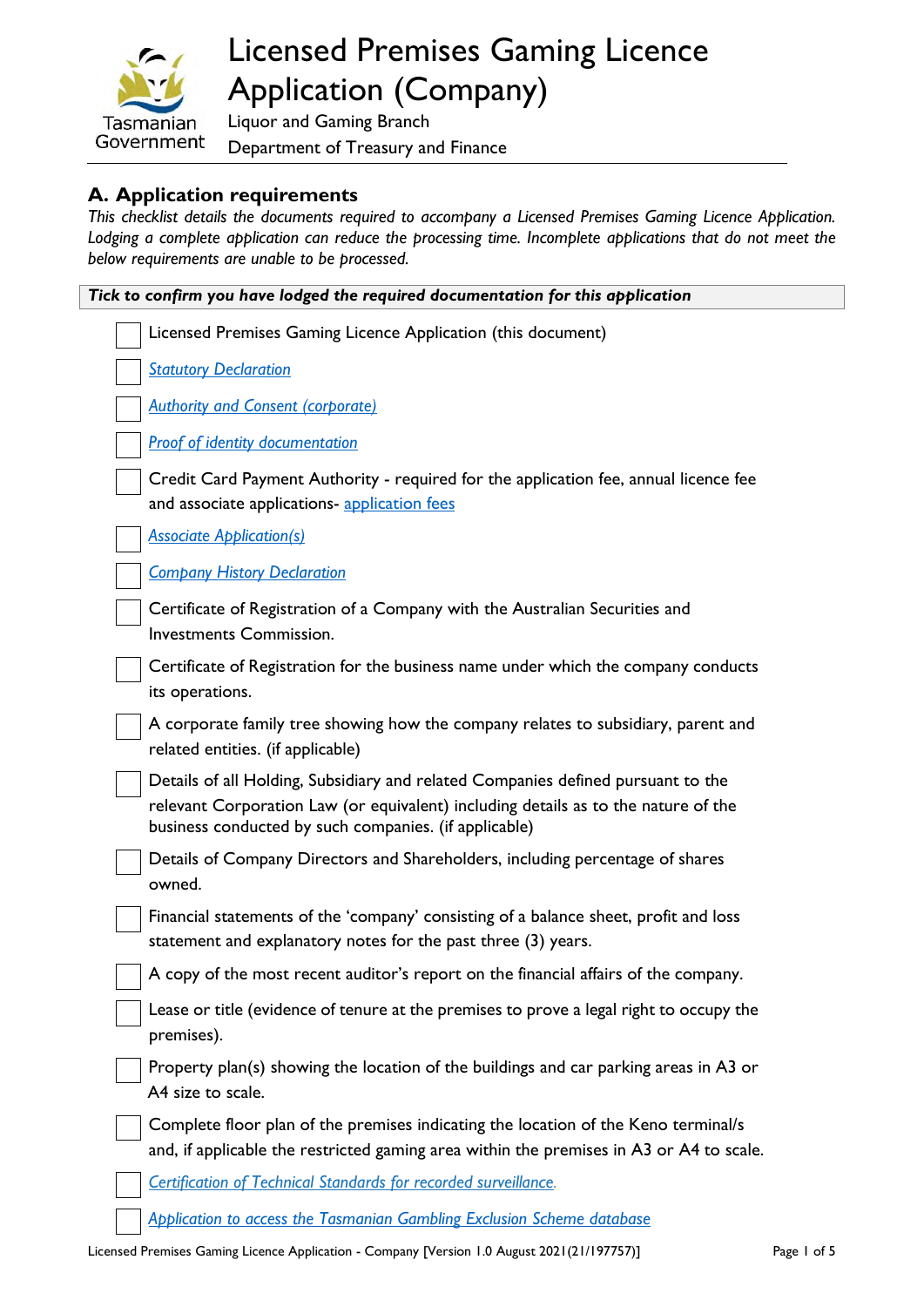#### **Next steps:**

- 1. Complete and compile all required attachments (s*ection A).*
- 2. Complete this *Licensed Premises Gaming Licence Application* (*sections B, C*, *D, E, F, G and H*).
- 3. Lodge the complete application (including all attachments) via email or post.

*Email* [gaming@treasury.tas.gov.au](mailto:gaming@treasury.tas.gov.au) 

*Web* 

[www.treasury.tas.gov.au/liquor-and-gaming](http://www.treasury.tas.gov.au/liquor-and-gaming)

*Post* Tasmanian Liquor and Gaming Commission Liquor and Gaming Branch GPO Box 1374 HOBART TAS 7001

#### *Telephone*

Monday to Friday 8:45 am to 5:00 pm (03) 6166 4040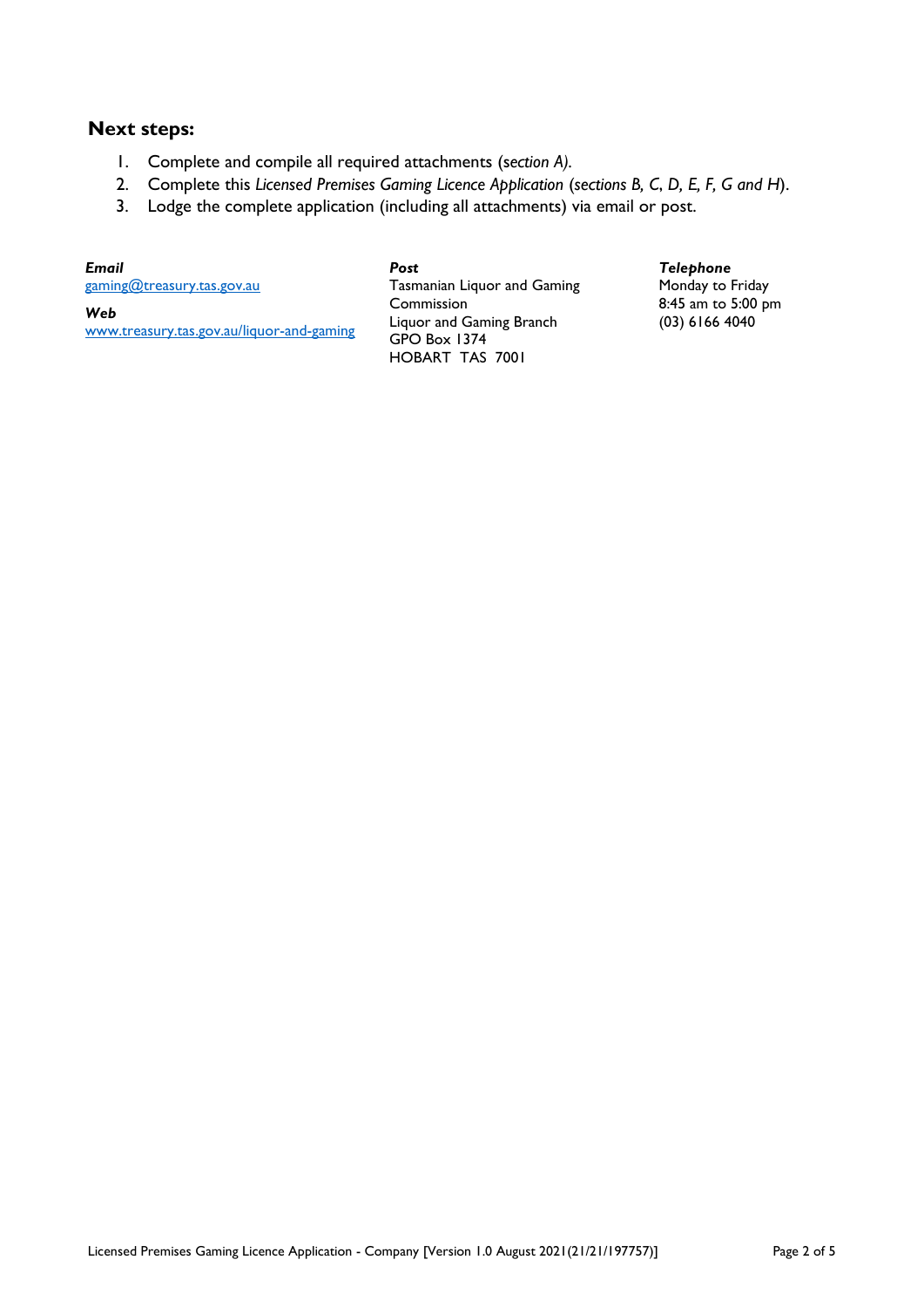### **B. G**

| <b>B. Gaming licence type [select one]</b>                     |              |                           |          |  |
|----------------------------------------------------------------|--------------|---------------------------|----------|--|
| Keno                                                           |              |                           |          |  |
| <b>Gaming Machines</b>                                         |              |                           |          |  |
| Keno and Gaming Machines                                       |              |                           |          |  |
| C. Company applicant details                                   |              |                           |          |  |
| Company name                                                   |              |                           |          |  |
| Is this company linked to a Trust?                             | Yes          |                           | No       |  |
| If YES, what is the full name of the<br>company and the Trust? |              |                           |          |  |
| Registered address                                             |              |                           |          |  |
|                                                                | <b>State</b> |                           | Postcode |  |
| ABN, ACN number                                                |              |                           |          |  |
| <b>Business phone</b>                                          |              |                           |          |  |
| Applicant to operate premises as                               |              | Freehold owner<br>Manager | Lessee   |  |
| <b>D. Premises details</b>                                     |              |                           |          |  |
| Premises name                                                  |              |                           |          |  |
| Premises address                                               |              |                           |          |  |
|                                                                | State        |                           | Postcode |  |
| Proposed/existing number of Keno<br>$Terminals*$               |              |                           |          |  |
| Proposed/existing number of Gaming<br>Machines                 |              |                           |          |  |
| Liquor licence holder name                                     |              |                           |          |  |
| Liquor licence number                                          |              |                           |          |  |
| Premises owner name                                            |              |                           |          |  |
| Premises owner address*                                        |              |                           |          |  |
| Premises owner contact number*                                 |              |                           |          |  |
| Premises owner email address                                   |              |                           |          |  |

## **E. Contact person details (person completing this application and ongoing contact for this licence)**

| $\tau$ itle |  |
|-------------|--|
| Surname     |  |
| Given name  |  |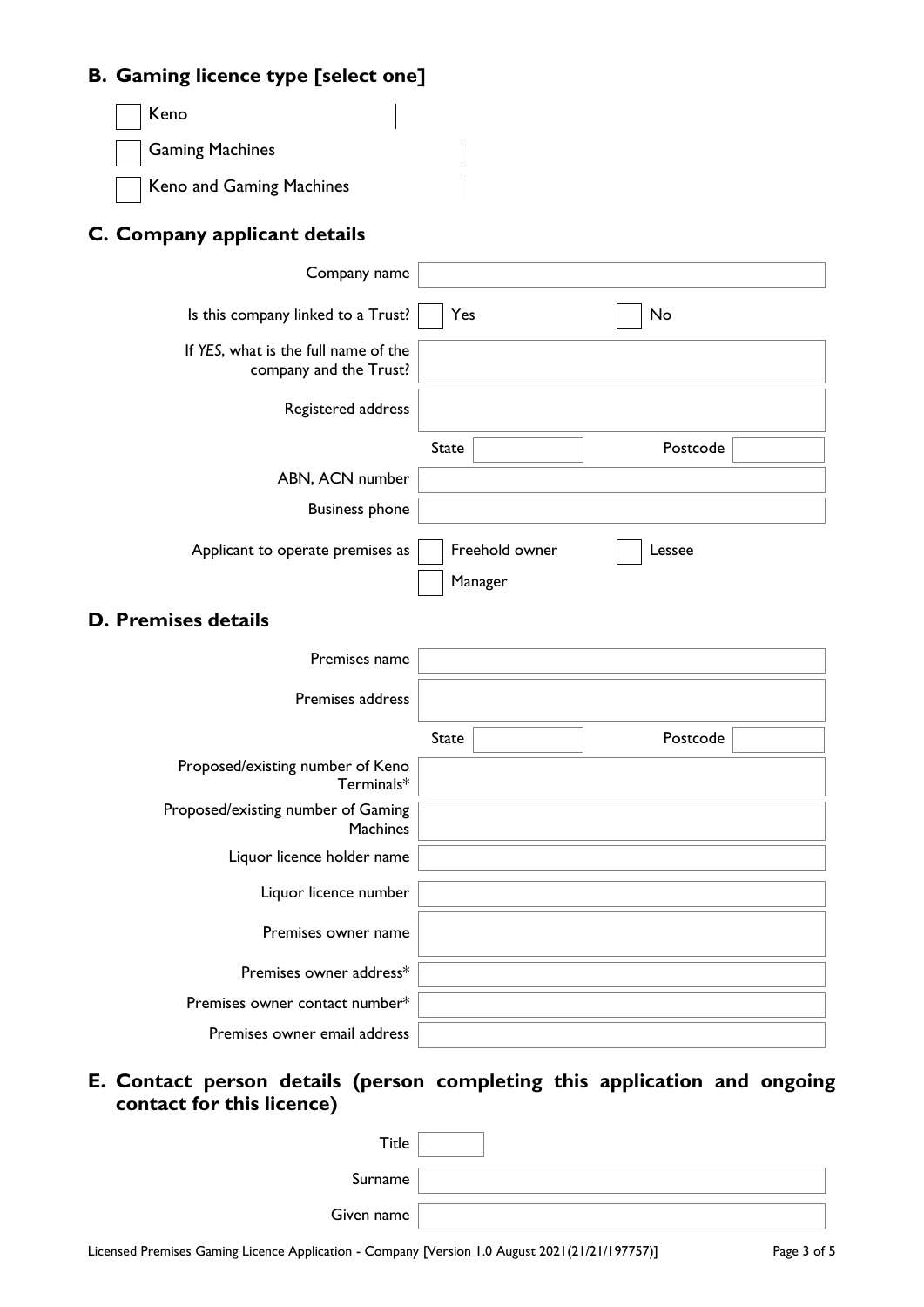| Middle name(s)                            |              |    |          |
|-------------------------------------------|--------------|----|----------|
| Preferred name (if different from above)  |              |    |          |
| Residential address                       |              |    |          |
|                                           | <b>State</b> |    | Postcode |
| Date of birth (dd/mm/yyyy)                |              |    |          |
| Mobile                                    |              |    |          |
| Email address                             |              |    |          |
| Are you an associate to this application* | Yes          | No |          |

*If YES, please submit an associate application form [Associate](https://www.treasury.tas.gov.au/liquor-and-gaming/forms/Supporting-information#Associates%3Cbr%3E) Application -*

#### **F. Associates of the applicant**

*Associates are relatives and/or people who have a relevant financial interest, position or significant influence in the business The applicant must arrange for each Associate to complete a separate [Associate Application](https://www.treasury.tas.gov.au/Documents/Associate%20Application.pdf) to be lodged as part of this Licensed Premises Gaming Licence application*

| Do you have any associates?* | Yes<br>No |
|------------------------------|-----------|
| Associate's surname          |           |
| Associate's given name/s     |           |
| Date of birth (dd/mm/yyyy)   |           |
| Position held                |           |
| Associate's surname          |           |
| Associate's given name/s     |           |
| Date of birth (dd/mm/yyyy)   |           |
| Position held                |           |
| Associate's surname          |           |
| Associate's given name/s     |           |
| Date of birth (dd/mm/yyyy)   |           |
| Position held                |           |
| Associate's surname          |           |
| Associate's given name/s     |           |
| Date of birth (dd/mm/yyyy)   |           |
| Position held                |           |

### **G. Tasmanian Gambling Exclusion Scheme (TGES)**

The Tasmanian Gambling Exclusion Scheme is based on the *Gaming Control Act 1993* and provides a way for patrons to exclude themselves from nominated gaming activities at any premises in Tasmania. The scheme is an important part in the responsible conduct of gaming in Tasmania.

 An online Exclusion Database has been developed to assist Licensed Premises Gaming licence holders to comply with their obligations under the Scheme. The Database is a central record of all excluded patrons in the state, and makes record keeping, recognition and reporting of excluded persons easier.

As an Applicant for a Licensed Premises Gaming licence, you or your representative will be required to use the Exclusion Database regularly. You will be required to have the following available and operational at the premises: